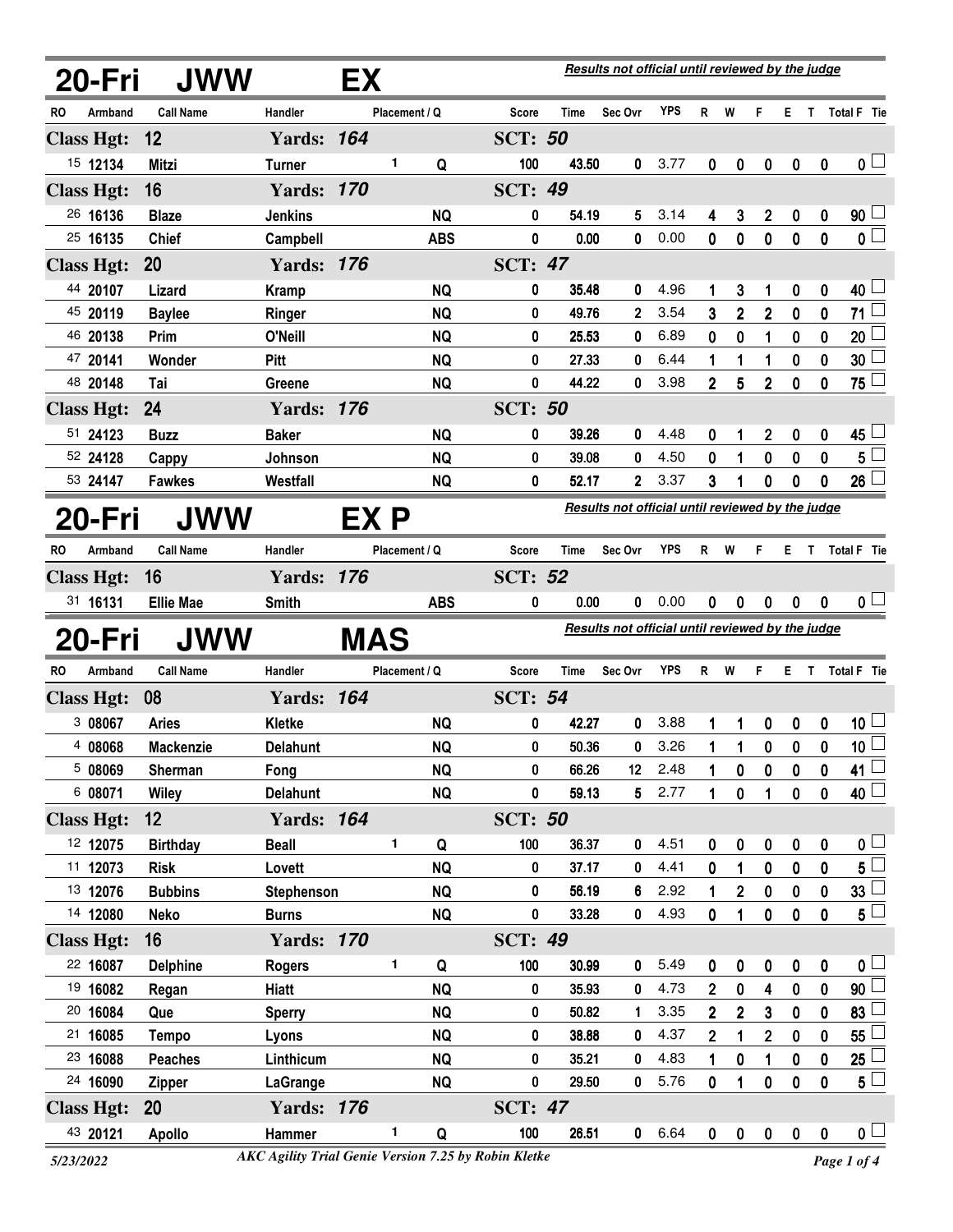|    | 32 20095          | O. C. D.            | <b>Urquhart</b>        |              | 2             | Q          | 100            | 27.26 | 0                                                | 6.46       | 0            | 0            | 0                | 0                | $\bf{0}$         | 0                                                                              |  |  |  |  |  |
|----|-------------------|---------------------|------------------------|--------------|---------------|------------|----------------|-------|--------------------------------------------------|------------|--------------|--------------|------------------|------------------|------------------|--------------------------------------------------------------------------------|--|--|--|--|--|
|    | 40 20112          | Franky              | <b>Baker</b>           |              | 3             | Q          | 100            | 27.36 | 0                                                | 6.43       | 0            | 0            | 0                | 0                | 0                | 0                                                                              |  |  |  |  |  |
|    | 41 20117          | Ven                 | Loesch                 |              | 4             | Q          | 100            | 27.95 | 0                                                | 6.30       | 0            | 0            | 0                | $\bf{0}$         | 0                | 0 L                                                                            |  |  |  |  |  |
|    | 38 20108          | Neo                 | Norlen                 |              |               | Q          | 100            | 29.25 | 0                                                | 6.02       | 0            | 0            | 0                | 0                | 0                | 0                                                                              |  |  |  |  |  |
|    | 33 20096          | Cajun               | <b>Tung</b>            |              |               | Q          | 100            | 31.37 | 0                                                | 5.61       | 0            | 0            | 0                | $\bf{0}$         | $\mathbf{0}$     | $\mathbf{0}$                                                                   |  |  |  |  |  |
|    | 35 20098          | Gemini              | Hammer                 |              |               | Q          | 100            | 47.17 | 0                                                | 3.73       | 0            | 0            | 0                | 0                | 0                | 0                                                                              |  |  |  |  |  |
|    | 34 20097          | Aspen               | <b>Mierisch</b>        |              |               | <b>NQ</b>  | 0              | 41.75 | 0                                                | 4.22       | 2            | 1            | 0                | 0                | 0                | 15                                                                             |  |  |  |  |  |
|    | 36 20100          | <b>Street</b>       | <b>Pitt</b>            |              |               | <b>NQ</b>  | 0              | 25.89 | 0                                                | 6.80       | 0            | 0            | $\mathbf{2}$     | 0                | 0                | 40                                                                             |  |  |  |  |  |
|    | 39 20110          | Mud                 | <b>Bowerman</b>        |              |               | <b>NQ</b>  | 0              | 42.42 | 0                                                | 4.15       | 3            | $\mathbf{2}$ | $\mathbf{2}$     | $\bf{0}$         | $\mathbf{0}$     | 65                                                                             |  |  |  |  |  |
|    | 42 20120          | Kenzy               | <b>Stanczyk</b>        |              |               | <b>NQ</b>  | 0              | 47.47 | 0                                                | 3.71       | 2            | $\mathbf 2$  | 0                | 0                | 0                | 20                                                                             |  |  |  |  |  |
|    | 37 20101          | <b>Seamus</b>       | <b>Stanczyk</b>        |              |               | <b>ABS</b> | 0              | 0.00  | 0                                                | 0.00       | 0            | 0            | 0                | $\bf{0}$         | 0                | 0 <sub>1</sub>                                                                 |  |  |  |  |  |
|    | <b>Class Hgt:</b> | 24                  | <b>Yards: 176</b>      |              |               |            | <b>SCT: 50</b> |       |                                                  |            |              |              |                  |                  |                  |                                                                                |  |  |  |  |  |
|    | 50 24127          | <b>Dazzle</b>       | Kletke                 |              | 1             | Q          | 100            | 35.23 | 0                                                | 5.00       | 0            | 0            | 0                | 0                | $\mathbf 0$      | $\mathfrak{o} \sqcup$                                                          |  |  |  |  |  |
|    | 49 24126          | Juneau              | <b>Markey</b>          |              |               | <b>ABS</b> | 0              | 0.00  | 0                                                | 0.00       | 0            | 0            | 0                | 0                | 0                | $\overline{\mathbf{0}}$                                                        |  |  |  |  |  |
|    | 20-Fri            | <b>JWW</b>          |                        | <b>MAS P</b> |               |            |                |       | Results not official until reviewed by the judge |            |              |              |                  |                  |                  |                                                                                |  |  |  |  |  |
| RO | Armband           | <b>Call Name</b>    | Handler                |              | Placement / Q |            | Score          | Time  | Sec Ovr                                          | <b>YPS</b> | $\mathsf{R}$ | W            | F                |                  |                  | E T Total F Tie                                                                |  |  |  |  |  |
|    | <b>Class Hgt:</b> | 04                  | <b>Yards: 164</b>      |              |               |            | <b>SCT: 59</b> |       |                                                  |            |              |              |                  |                  |                  |                                                                                |  |  |  |  |  |
|    | 104039            | <b>Bunny</b>        | Fong                   |              |               | <b>NQ</b>  | 0              | 61.49 | $\mathbf{2}$                                     | 2.67       | 0            | 0            | 1                | 0                | 0                | 26                                                                             |  |  |  |  |  |
|    | 204040            | Whimsy              | Kletke                 |              |               | <b>NQ</b>  | 0              | 0.00  | 0                                                | 0.00       | 1            | 1            | 1                | 1                | $\mathbf 0$      | $30\lceil$                                                                     |  |  |  |  |  |
|    | <b>Class Hgt:</b> | 08                  | <b>Yards: 164</b>      |              |               |            | <b>SCT: 55</b> |       |                                                  |            |              |              |                  |                  |                  |                                                                                |  |  |  |  |  |
|    | 10 08045          | Ollie               | Cookman                |              | 1             | Q          | 100            | 49.38 | 0                                                | 3.32       | 0            | 0            | 0                | 0                | 0                | 0 L                                                                            |  |  |  |  |  |
|    | 7 08041           | <b>Cruiser</b>      | Larson                 |              | $\mathbf{2}$  | Q          | 100            | 54.78 | 0                                                | 2.99       | 0            | 0            | 0                | 0                | 0                | 0 L                                                                            |  |  |  |  |  |
|    | 8 08042           | Lite                | Fry                    |              |               | <b>NQ</b>  | 0              | 0.00  | 0                                                | 0.00       | 0            | 1            | 0                | 1                | 0                | 5 <sup>5</sup>                                                                 |  |  |  |  |  |
|    | 908043            | <b>Agent Cooper</b> | <b>Beall</b>           |              |               | <b>NQ</b>  | 0              | 0.00  | 0                                                | 0.00       | 0            | 0            | 0                | 1                | 0                | 0 <sup>1</sup>                                                                 |  |  |  |  |  |
|    | <b>Class Hgt:</b> | 12                  | <b>Yards: 170</b>      |              |               |            | <b>SCT: 54</b> |       |                                                  |            |              |              |                  |                  |                  |                                                                                |  |  |  |  |  |
|    | 17 12050          | Liberty             | Lyons                  |              | 1             | Q          | 100            | 30.27 | 0                                                | 5.62       | 0            | 0            | 0                | 0                | 0                |                                                                                |  |  |  |  |  |
|    | 16 12047          | <b>Taliesin</b>     | <b>Cramer</b>          |              | $\mathbf{2}$  | Q          | 100            | 54.73 | 0                                                | 3.11       | 0            | 0            | 0                | 0                | 0                |                                                                                |  |  |  |  |  |
|    | 18 12051          | <b>Monty</b>        | Hall                   |              |               | <b>NQ</b>  | 0              | 44.20 | 0                                                | 3.85       | 1            | 1            | 0                | $\boldsymbol{0}$ | $\mathbf 0$      |                                                                                |  |  |  |  |  |
|    | <b>Class Hgt:</b> | 16                  | <b>Yards: 176</b>      |              |               |            | <b>SCT: 52</b> |       |                                                  |            |              |              |                  |                  |                  |                                                                                |  |  |  |  |  |
|    | 28 16056          | <b>Mynx</b>         | Kletke                 |              | 1             | Q          | 100            | 30.57 | 0                                                | 5.76       | 0            | 0            | 0                | 0                | 0                |                                                                                |  |  |  |  |  |
|    | 27 16054          | Mango               | <b>Temple-Thurston</b> |              |               | <b>NQ</b>  | 0              | 51.47 | 0                                                | 3.42       | 1            | $\mathbf 2$  | 0                | 0                | 0                |                                                                                |  |  |  |  |  |
|    | 29 16058          | Juno                | Hoch                   |              |               | <b>NQ</b>  | 0              | 62.51 | 10                                               | 2.82       | 3            | $\mathbf 2$  | $\boldsymbol{2}$ | 0                | 0                |                                                                                |  |  |  |  |  |
|    | 30 16060          | <b>Miley Rae</b>    | Smith                  |              |               | <b>ABS</b> | 0              | 0.00  | 0                                                | 0.00       | 0            | 0            | 0                | 0                | 0                |                                                                                |  |  |  |  |  |
|    |                   |                     |                        |              |               |            |                |       | Results not official until reviewed by the judge |            |              |              |                  |                  |                  |                                                                                |  |  |  |  |  |
|    | 20-Fri            | JWW                 |                        | <b>NOV</b>   |               | Β          |                |       |                                                  |            |              |              |                  |                  |                  | 0 <sub>1</sub><br>0<br>10 <sub>1</sub><br>$\mathbf{0}$ $\Box$<br>15<br>95<br>0 |  |  |  |  |  |
| RO | Armband           | <b>Call Name</b>    | Handler                |              | Placement / Q |            | Score          | Time  | Sec Ovr                                          | <b>YPS</b> | R.           | W            | F                | E.               | L                | Total F Tie                                                                    |  |  |  |  |  |
|    | <b>Class Hgt:</b> | <b>20</b>           | <b>Yards: 101</b>      |              |               |            | <b>SCT: 34</b> |       |                                                  |            |              |              |                  |                  |                  |                                                                                |  |  |  |  |  |
|    | 2 20033           | <b>Nike</b>         | <b>Harris</b>          |              |               | <b>NQ</b>  | 82             | 52.67 | 18                                               | 1.92       | 0            | 0            | 0                | 0                | $\boldsymbol{0}$ | $18 \Box$                                                                      |  |  |  |  |  |
|    | <b>Class Hgt:</b> | <b>24C</b>          | <b>Yards: 101</b>      |              |               |            | <b>SCT: 34</b> |       |                                                  |            |              |              |                  |                  |                  |                                                                                |  |  |  |  |  |
|    | 4 24C036          | <b>Trek</b>         | Loesch                 |              |               | <b>NQ</b>  | 0              | 35.44 | 1                                                | 2.85       | 3            | 0            | 1                | 0                | 0                | $36\lceil$                                                                     |  |  |  |  |  |
|    | 20-Fri            | <b>JWW</b>          |                        | NOV          |               | P          |                |       | Results not official until reviewed by the judge |            |              |              |                  |                  |                  |                                                                                |  |  |  |  |  |
| RO | Armband           | <b>Call Name</b>    | Handler                |              | Placement / Q |            | Score          | Time  | Sec Ovr                                          | <b>YPS</b> | R            | W            | F                | Е                | T                | Total F Tie                                                                    |  |  |  |  |  |
|    | <b>Class Hgt:</b> | 12                  | <b>Yards: 100</b>      |              |               |            | <b>SCT: 41</b> |       |                                                  |            |              |              |                  |                  |                  |                                                                                |  |  |  |  |  |
|    |                   |                     |                        |              |               |            |                |       |                                                  |            |              |              |                  |                  |                  |                                                                                |  |  |  |  |  |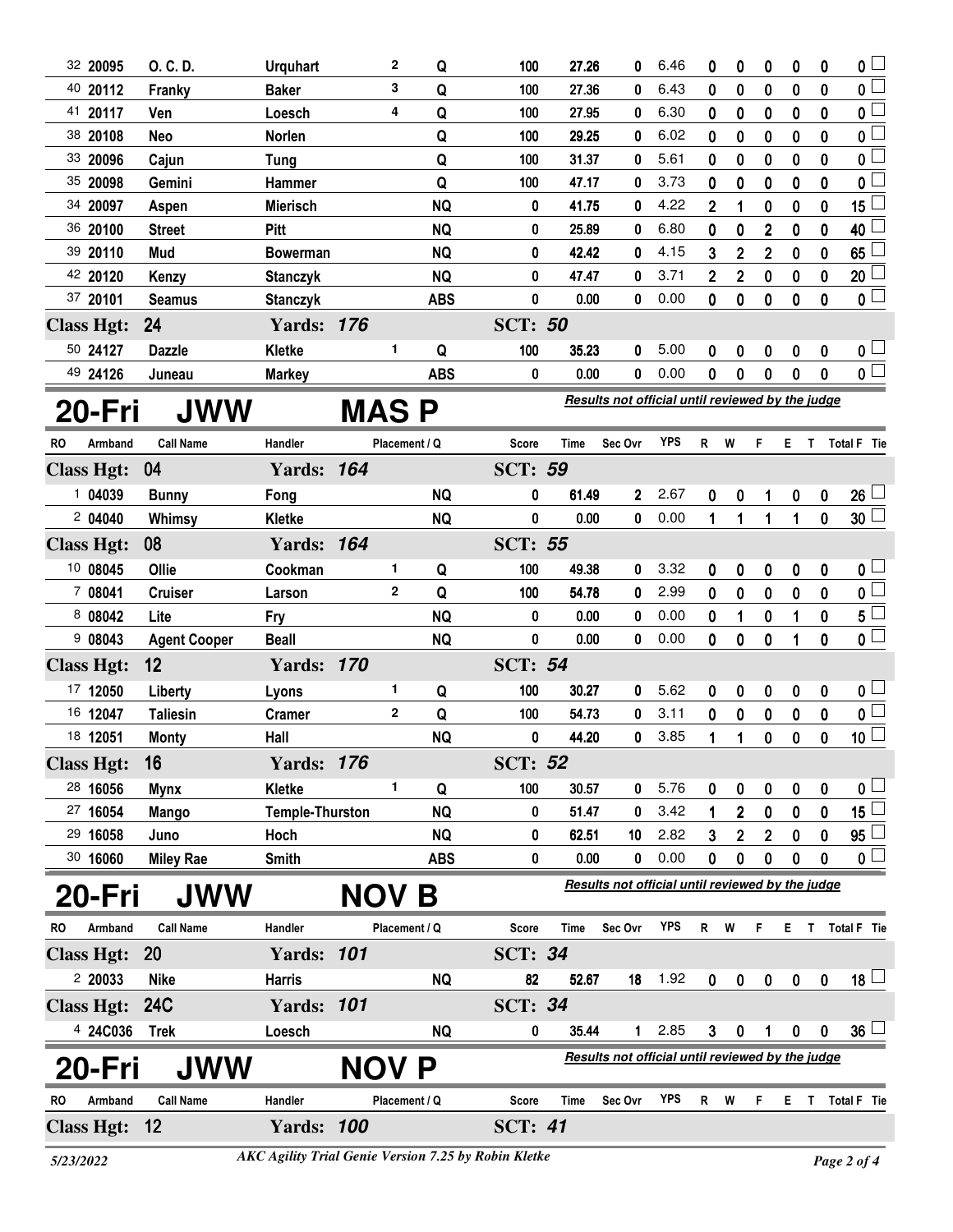| 1112002                                      |              | <b>Teddy</b>            | <b>Bonime</b>         |                                                                 | <b>NQ</b>              | 0              | 0.00           | 0                                                       | 0.00         | 3                | 0              | 0                          | 1                | 0           | 15 $\Box$                    |
|----------------------------------------------|--------------|-------------------------|-----------------------|-----------------------------------------------------------------|------------------------|----------------|----------------|---------------------------------------------------------|--------------|------------------|----------------|----------------------------|------------------|-------------|------------------------------|
| <b>Class Hgt:</b>                            | 20           |                         | <b>Yards: 101</b>     |                                                                 |                        | <b>SCT: 41</b> |                |                                                         |              |                  |                |                            |                  |             |                              |
| 3 20025                                      |              | Cooper                  | Grant                 |                                                                 | <b>NQ</b>              | 0              | 29.81          | 0                                                       | 3.39         | 1                | 1              | 0                          | 0                | 0           | 10 $\lfloor$                 |
| 20-Fri<br><b>JWW</b>                         |              |                         |                       | Results not official until reviewed by the judge<br><b>OPEN</b> |                        |                |                |                                                         |              |                  |                |                            |                  |             |                              |
| RO.<br>Armband                               |              | <b>Call Name</b>        | Handler               |                                                                 | Placement / Q          | <b>Score</b>   | Time           | Sec Ovr                                                 | <b>YPS</b>   | R                | W              | F                          | E T              |             | Total F Tie                  |
| <b>Class Hgt:</b>                            | 08           |                         | <b>Yards: 126</b>     |                                                                 |                        | <b>SCT: 45</b> |                |                                                         |              |                  |                |                            |                  |             |                              |
| 108012                                       |              | <b>Tyger</b>            | <b>Rogers</b>         |                                                                 | <b>NQ</b>              | 0              | 46.23          | 1                                                       | 2.73         | 2                | 0              | 0                          | 0                | 0           | 12 <sup>L</sup>              |
| 208013                                       | <b>Toby</b>  |                         | Ringer                |                                                                 | <b>NQ</b>              | 0              | 52.55          | 7                                                       | 2.40         | 3                | 1              | 1                          | 0                | 0           | $54\perp$                    |
| 3 08014                                      |              | <b>Sallie</b>           | <b>Bell</b>           |                                                                 | <b>NQ</b>              | 81             | 52.50          | $\overline{7}$                                          | 2.40         | 1                | $\mathbf 0$    | $\mathbf 0$                | $\mathbf 0$      | 0           | 19 <sup>1</sup>              |
| <b>Class Hgt:</b>                            | 20           |                         | <b>Yards: 135</b>     |                                                                 |                        | <b>SCT: 39</b> |                |                                                         |              |                  |                |                            |                  |             |                              |
| 7 20016                                      | Lilla        |                         | Loesch                |                                                                 | <b>NQ</b>              | 0              | 39.66          | 0                                                       | 3.40         | 3                | 1              | 3                          | 0                | 0           | 80 <sup>1</sup>              |
| 8 20017                                      |              | Coraline                | Lynch                 |                                                                 | <b>NQ</b>              | 0              | 39.52          | 0                                                       | 3.42         | $\mathbf 2$      | 0              | 0                          | 0                | 0           | 10 <sub>1</sub>              |
| 9 20019                                      | Izzy         |                         | <b>Reeves</b>         |                                                                 | <b>NQ</b>              | 0              | 37.57          | 0                                                       | 3.59         | 1                | 1              | 0                          | 0                | 0           | 10 <sub>1</sub>              |
| 10 20111                                     |              | Gusty                   | Petryk                |                                                                 | <b>NQ</b>              | 0              | 51.77          | 12                                                      | 2.61         | 3                | 1              | $\overline{\mathbf{c}}$    | 0                | 0           | 84                           |
| 11 20143                                     | Zoey         |                         | <b>Simmons</b>        |                                                                 | <b>NQ</b>              | 0              | 42.91          | 3                                                       | 3.15         | 3                | 0              | 1                          | 0                | 0           | 41 $\lfloor$                 |
| <b>Class Hgt:</b>                            | 24           |                         | <b>Yards: 135</b>     |                                                                 |                        | <b>SCT: 41</b> |                |                                                         |              |                  |                |                            |                  |             |                              |
| 12 24023                                     | Indy         |                         | Horne                 |                                                                 | <b>NQ</b>              | 0              | 55.18          | 14                                                      | 2.45         | 6                | 1              | 1                          | 0                | 0           | 83 <sup>1</sup>              |
| 13 24144                                     | Kit          |                         | Westfall              |                                                                 | <b>NQ</b>              | 0              | 40.56          | 0                                                       | 3.33         | 3                | 1              | 4                          | 0                | 0           | 100 <sup>1</sup>             |
| <b>JWW</b><br><b>OPEN P</b><br><b>20-Fri</b> |              |                         |                       |                                                                 |                        |                |                | Results not official until reviewed by the judge        |              |                  |                |                            |                  |             |                              |
| RO.<br>Armband                               |              | <b>Call Name</b>        | Handler               |                                                                 | Placement / Q          | <b>Score</b>   | <b>Time</b>    | Sec Ovr                                                 | <b>YPS</b>   | R.               | W              | F                          |                  |             | E T Total F Tie              |
| <b>Class Hgt:</b>                            | 12           |                         | <b>Yards: 131</b>     |                                                                 |                        | <b>SCT: 45</b> |                |                                                         |              |                  |                |                            |                  |             |                              |
| 4 12001                                      | Soda         |                         | <b>Stuberg</b>        |                                                                 | <b>NQ</b>              | 0              | 0.00           | 0                                                       | 0.00         | 1                | 0              | 0                          | 1                | 0           | $5\perp$                     |
| 5 12003                                      | Kona         |                         | Hill                  |                                                                 | <b>NQ</b>              | 0              | 0.00           | 0                                                       | 0.00         | 4                | $\bf{0}$       | 1                          | 1                | $\mathbf 0$ | $40\perp$                    |
| <b>Class Hgt:</b>                            | 16           |                         | <b>Yards: 135</b>     |                                                                 |                        | <b>SCT: 44</b> |                |                                                         |              |                  |                |                            |                  |             |                              |
| 6 16004                                      |              | Sachi                   | <b>Ritz</b>           |                                                                 | <b>NQ</b>              | 0              | 24.91          | 0                                                       | 5.42         | 0                | 0              |                            | 0                | 0           | 20 <sup>1</sup>              |
| 20-Fri                                       |              | JWW                     |                       |                                                                 | <b>PRM</b>             |                |                | <b>Results not official until reviewed by the judge</b> |              |                  |                |                            |                  |             |                              |
| Armband<br>RO                                |              | <b>Call Name</b>        | Handler               |                                                                 | Placement / Q          | <b>Score</b>   | <b>Time</b>    | Sec Ovr                                                 | <b>YPS</b>   | $R$ W            |                | F                          |                  |             | E T Total F Tie              |
| <b>Class Hgt:</b>                            | 12           |                         | Yards: 0              |                                                                 |                        | <b>SCT: 48</b> |                |                                                         |              |                  |                |                            |                  |             |                              |
| $2$ 12080*                                   | <b>Neko</b>  |                         | <b>Burns</b>          |                                                                 | <b>NQ</b>              | 0              | 45.02          | $\mathbf 0$                                             | 0.00         | $\mathbf 0$      | $\overline{2}$ | $\mathbf{1}$               | $\mathbf 0$      | $\mathbf 0$ | 30 <sup>1</sup>              |
| <b>Class Hgt:</b>                            | 16           |                         | Yards: 0              |                                                                 |                        | <b>SCT: 45</b> |                |                                                         |              |                  |                |                            |                  |             |                              |
| $3,16085*$                                   |              | Tempo                   | Lyons                 |                                                                 | <b>NQ</b>              | 0              | 43.78          | $\pmb{0}$                                               | 0.00         | $\boldsymbol{2}$ | 0              | $\boldsymbol{2}$           | $\boldsymbol{0}$ | $\mathbf 0$ | $50 -$                       |
| 4 16088*                                     |              | <b>Peaches</b>          | Linthicum             |                                                                 | <b>NQ</b>              | 0              | 38.81          | $\mathbf 0$                                             | 0.00         | 0                | 1              | 1                          | $\pmb{0}$        | $\pmb{0}$   | $25\Box$                     |
| <b>Class Hgt:</b>                            |              |                         |                       |                                                                 |                        |                |                |                                                         |              |                  |                |                            |                  |             |                              |
|                                              | 20           |                         | Yards: 0              |                                                                 |                        | <b>SCT: 42</b> |                |                                                         |              |                  |                |                            |                  |             |                              |
| 6 20096*                                     |              | Cajun                   | <b>Tung</b>           |                                                                 | <b>NQ</b>              | 0              | 31.01          | $\bf{0}$                                                | 0.00         | 0                | 0              | 1                          | $\boldsymbol{0}$ | 0           | $20\perp$                    |
| 7 20097*                                     |              | Aspen                   | <b>Mierisch</b>       |                                                                 | <b>NQ</b>              | 0              | 36.28          | 0                                                       | 0.00         | $\mathbf 0$      | 0              | 1                          | $\bf{0}$         | $\bf{0}$    | 20 <sup>2</sup>              |
| 8 20100*                                     |              | <b>Street</b>           | Pitt                  |                                                                 | <b>NQ</b>              | 0              | 28.81          | 0                                                       | 0.00         | 0                | 0              | 1                          | 0                | 0           | 20 <sub>2</sub>              |
| 9 20106*                                     | <b>Pixel</b> |                         | VanDyke               |                                                                 | <b>NQ</b>              | 0              | 0.00           | 0                                                       | 0.00         | 0                | 1              | 1                          | 1                | 0           | 25 <sup>1</sup>              |
| 10 20108*                                    | Neo          |                         | Norlen                |                                                                 | <b>NQ</b>              | 0              | 0.00           | 0                                                       | 0.00         | 0                | 1              | $\boldsymbol{0}$           | 1                | 0           | 5                            |
| 11 20117*                                    | Ven          |                         | Loesch                |                                                                 | <b>NQ</b>              | 0              | 34.60          | 0                                                       | 0.00         | $\mathbf{2}$     | $\bf{0}$       | 1                          | $\bf{0}$         | 0           | 30 <sub>2</sub>              |
| 12 20120*                                    |              | Kenzy                   | <b>Stanczyk</b>       |                                                                 | <b>NQ</b>              | 0              | 36.72          | 0                                                       | 0.00         | 0                | $\overline{2}$ | 1                          | 0                | 0           | 30                           |
| 13 20121*<br>14 20141*                       |              | <b>Apollo</b><br>Wonder | Hammer<br><b>Pitt</b> |                                                                 | <b>NQ</b><br><b>NQ</b> | 0              | 37.02<br>42.06 | 0<br>$\pmb{0}$                                          | 0.00<br>0.00 | 1                | 3              | $\mathbf 2$<br>$\mathbf 0$ | 0                | 0<br>0      | $60\perp$<br>$\overline{10}$ |